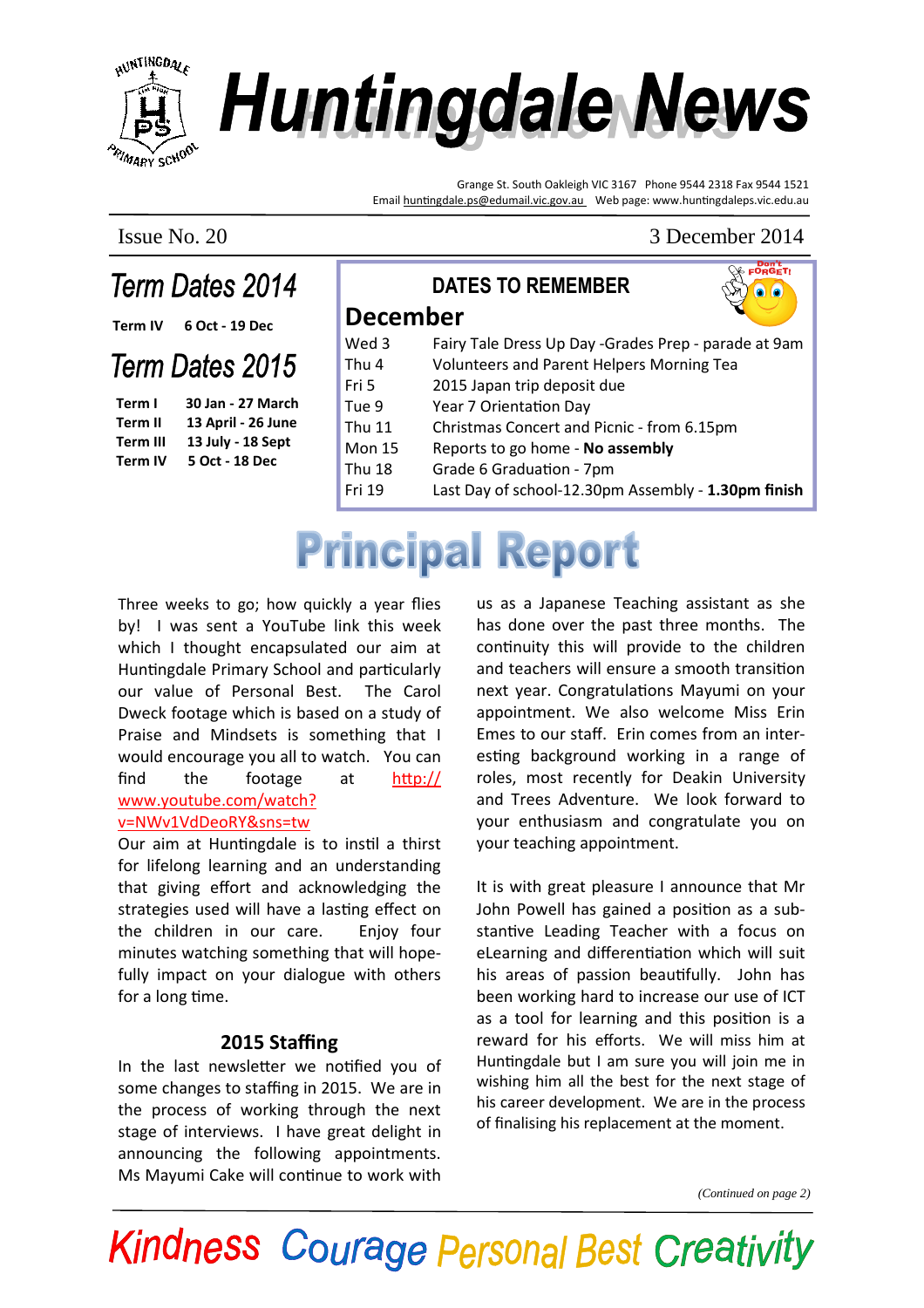## **A HUNTINGDALE NEWS**

*(Continued from page 1)*

I also have great delight in announcing our teaching teams for 2015:

● Foundation Team – Mrs Olivia McAlpine, Mrs Naomi Mori-Hanazono, Mrs Maria Perrella & Mrs Alyson Wakely

 Junior 1 Team – Mrs Maria Mathews, Mr Eiji Nishikubo, Miss Linda Ooi & Mrs Soo Lee Tan

 $\bullet$  Junior 2 Team – Miss Kim Philpott, Mrs Tomoko Smith & Miss Rebecca Wood

 $\bullet$  Middle Team - Mrs Keiko Harada, Mr Brett Herskope & Mr Pete Magart

● Senior Team – Mrs Keiko Harada, Mr Nick Tolliday & Miss Manon vanPagee

We will have additions to the Junior 2 Team in both Japanese and English classroom teacher roles as well as in the Middle team in the English classroom teacher role. Once our panels are finalised we will welcome our staff members in our final newsletter for the year.

Have a great fortnight everyone!

#### Kate Spithill Principal





The caterpillars have been munching on these leaves all term!

## **Assistant Principal's News**

It's been a very busy fortnight with a lot of events happening in the school!

#### Japan Trip Information Night

We had an excellent Japan Trip Information Night last week where many prospective participants were given information about the organisation and running of our Year 5-6 Japan Trip in October 2015. This was capably organised and presented by Mrs Naomi Mori -Hanazono who has done an excellent job in arranging a very complex school event. A reminder for those planning on attending the Japan Trip deposits are due Friday  $5<sup>th</sup>$ December.

#### 2015 Prep Information Night

Last Tuesday night was our 2015 Prep Information Evening. Our Prep Teachers Mrs Maria Perella, Mrs Olivia McAlpine, Mrs Alyson Wakely and Mrs Naomi Mori- Hanazono made an excellent presentation to our new Prep families. It was lovely to meet many of our new Preps and start getting to know them.

#### Grade 1 Science Learning

This week I had the privilege of visiting  $1M$ and Nishikubo sensei as they continued their science learning. Throughout the term they have been learning about lifecycles, particularly the lifecycle of a butterfly. They have read the book 'The Hungry Caterpillar' in Japanese, watched some caterpillar's hatch out of their eggs through the electronic microscope, watched the caterpillar morph into a cocoon.....and this week....the most exciting thing happened… Do you know what it was? Yes! The cocoon hatched and out came the butterfly! 1M were very excited to share this experience and you can tell how happy they are in the photos. Thank you to Nishikubo sensei for providing such an engaging and high quality learning experience for our children.

Have a great fortnight….it's not long to go until the end of the year!

Ruth Biddle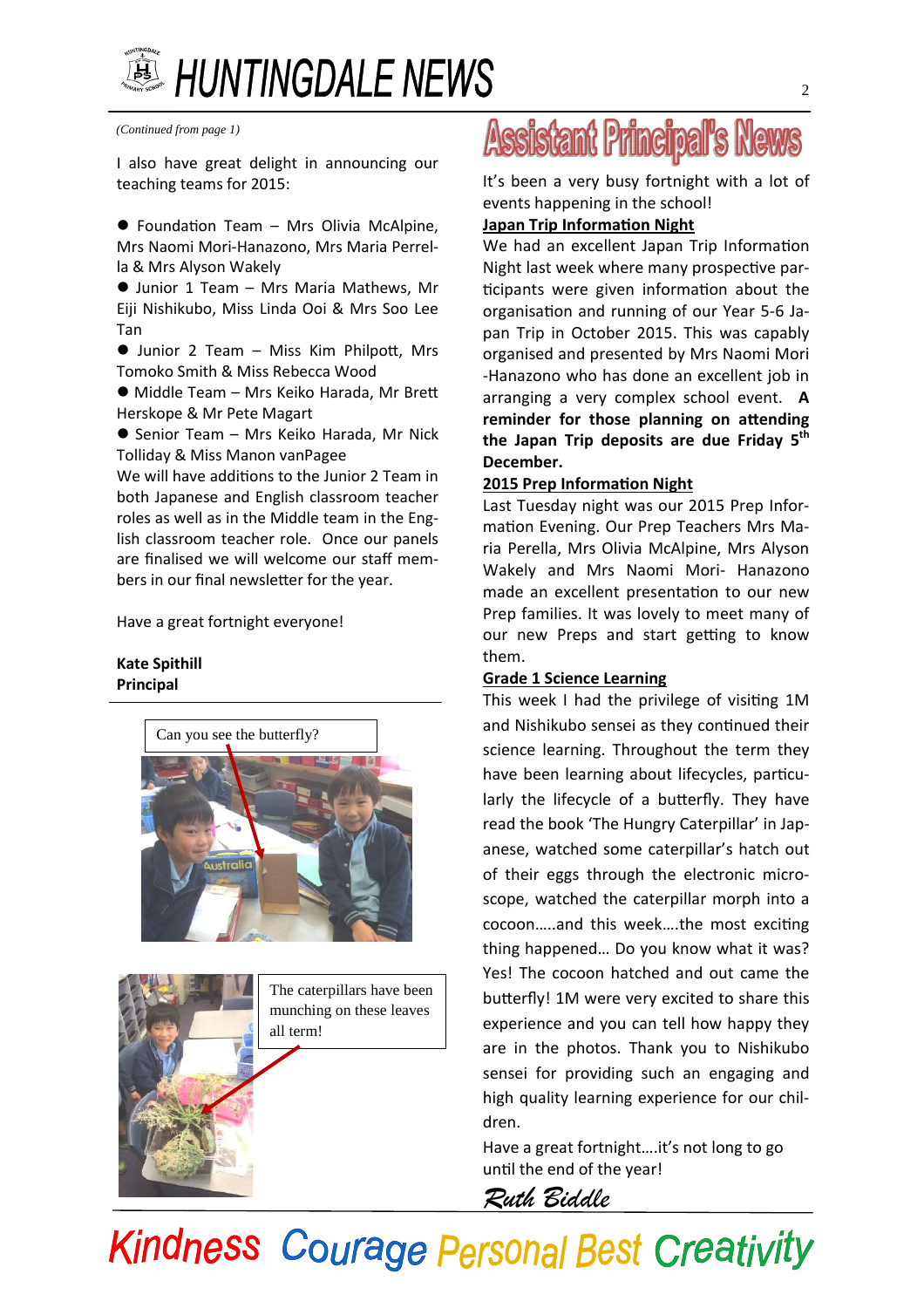

#### ハンティングデール 小学校 日本語 ニュース しょうがっこう にほんご

Japanese famous animator, Hayao Miyazaki movies will be shown on SBS 2 this summer!! Visit the following website for more information.

http://www.sbs.com.au/movies/article/2014/11/27/sbs-2-hayao-



**My Neighbour Totoro** Saturday December 6, 5:55pm



Editor: Eiji Nishikubo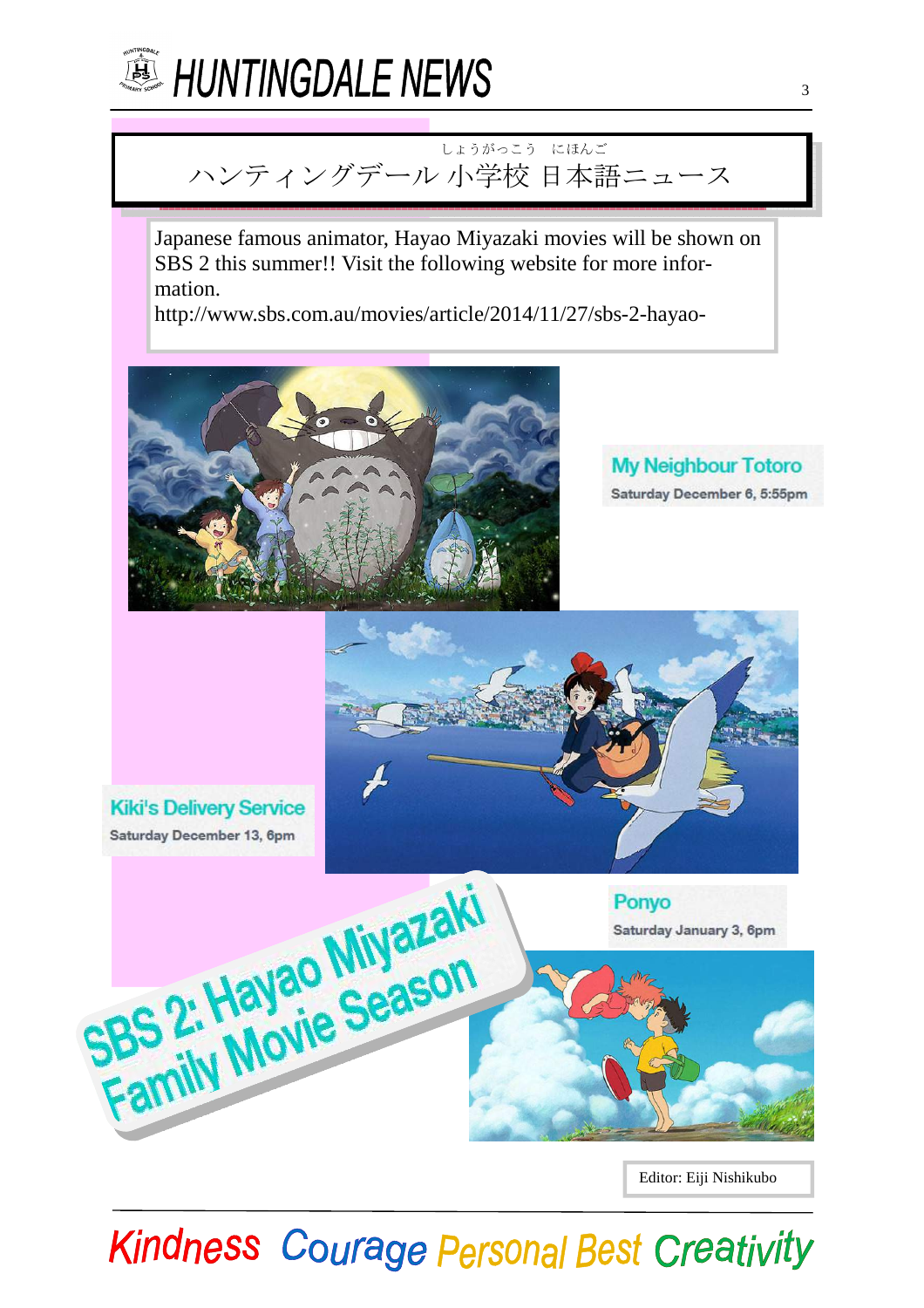



### Grade 2 shines

2010年900人多数奖奖奖合中1

Grade 2 achieved some wonderful results recently in Art class.

This project involved embossing an aluminium sheet with their designs and finishing with the application of bright marker colour. Don't they look great!?

Visual Art Teacher: Tomoko Smith













## 2004 如果曾由日常带来越曾由四 **Kindness Courage Personal Best Creativity**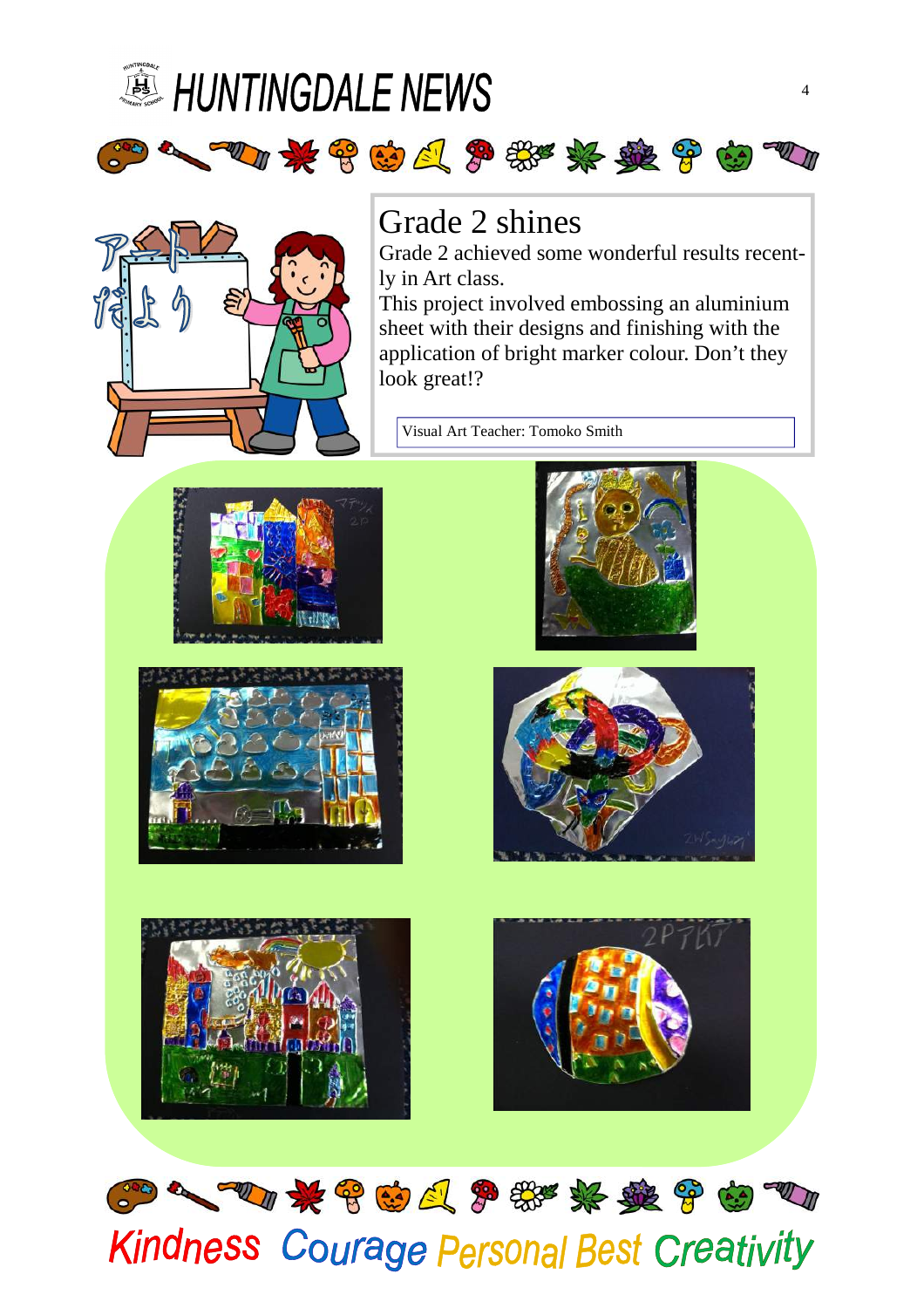

## **A HUNTINGDALE NEWS**

## **OSH Newsletter**

| <u>vv Oroccor</u>                                                                                                                                                                                                                                                                                                                                                                                                                                                                                                                                                                                                                                                                                                                                                                                                                                             |                                                         |                                                          |                                                                                                     |                                                                |                                           |  |  |  |
|---------------------------------------------------------------------------------------------------------------------------------------------------------------------------------------------------------------------------------------------------------------------------------------------------------------------------------------------------------------------------------------------------------------------------------------------------------------------------------------------------------------------------------------------------------------------------------------------------------------------------------------------------------------------------------------------------------------------------------------------------------------------------------------------------------------------------------------------------------------|---------------------------------------------------------|----------------------------------------------------------|-----------------------------------------------------------------------------------------------------|----------------------------------------------------------------|-------------------------------------------|--|--|--|
|                                                                                                                                                                                                                                                                                                                                                                                                                                                                                                                                                                                                                                                                                                                                                                                                                                                               | <b>Monday</b>                                           | <b>Tuesday</b>                                           | Wednesday                                                                                           | <b>Thursday</b>                                                | Friday                                    |  |  |  |
| <b>Before Care</b><br><b>Activities</b>                                                                                                                                                                                                                                                                                                                                                                                                                                                                                                                                                                                                                                                                                                                                                                                                                       | <b>Make Your</b><br>Own Puzzle,<br><b>Cat and Mouse</b> | <b>OSHClub Pho-</b><br>to Collage,<br><b>Circle Race</b> | <b>OSHClub Photo</b><br><b>Collage, Soccer</b>                                                      | <b>OSHClub Photo</b><br>Collage, Run<br>the Gauntlet           | Design your<br>own Toy, Trivia            |  |  |  |
| <b>After</b><br>Care<br><b>Activities</b>                                                                                                                                                                                                                                                                                                                                                                                                                                                                                                                                                                                                                                                                                                                                                                                                                     | <b>Make Your</b><br>Own Puzzle,<br><b>Floating Eggs</b> | Knights Lego,<br><b>Ginger Bread</b>                     | <b>Beginner Weav-</b><br>ing, Disability<br><b>Awareness</b>                                        | <b>Team Drawing,</b><br><b>Fruit Juice Icy</b><br><b>Poles</b> | Playground fun,<br>Design your<br>own toy |  |  |  |
|                                                                                                                                                                                                                                                                                                                                                                                                                                                                                                                                                                                                                                                                                                                                                                                                                                                               |                                                         |                                                          | Menu: Morning Toast with vegemite, jam, Weet bix, cheerios, rice bubbles, corn flakes, apple juice, |                                                                |                                           |  |  |  |
| Apple, blackcurrant juice and greek yoghurt<br>Menu: Afternoon Apples, grapes, oranges, pears, mango, rockmelon, strawberries, cucumber,<br>carrots, capsicum, watermelon, blueberries, pineapple, bananas, celery PLUS see below                                                                                                                                                                                                                                                                                                                                                                                                                                                                                                                                                                                                                             |                                                         |                                                          |                                                                                                     |                                                                |                                           |  |  |  |
| Menu:<br><b>Afternoon</b>                                                                                                                                                                                                                                                                                                                                                                                                                                                                                                                                                                                                                                                                                                                                                                                                                                     | <b>Salad Sand-</b><br>wiches                            | <b>Rice crackers</b><br>with dip                         | <b>Nachos</b>                                                                                       | <b>Salad wraps</b>                                             | <b>Snack biscuits</b>                     |  |  |  |
| PARENT INFORMATION                                                                                                                                                                                                                                                                                                                                                                                                                                                                                                                                                                                                                                                                                                                                                                                                                                            |                                                         |                                                          |                                                                                                     |                                                                |                                           |  |  |  |
| OSHC program phone: 0429 363 990 - OSHClub Head Office: 03 85649000<br>Coordinator: Daniel Thomas - Assistants: Mona Devi, Sheetal Sethi -<br>All families must be enrolled to attend the program, remember this is Free!! Please cre-<br>ate an account online at www.oshclub.com.au all bookings and cancellations can also be<br>managed via your online account. For on the day bookings please contact the Coordina-<br>tor directly at the program.                                                                                                                                                                                                                                                                                                                                                                                                     |                                                         |                                                          |                                                                                                     |                                                                |                                           |  |  |  |
| <b>PROGRAM UPDATE</b>                                                                                                                                                                                                                                                                                                                                                                                                                                                                                                                                                                                                                                                                                                                                                                                                                                         |                                                         |                                                          |                                                                                                     |                                                                |                                           |  |  |  |
| Hello everyone, hope you are keeping out of the heat and getting excited for the end of the<br>school year and the fast approaching Christmas season! It is hard to believe the year is al-<br>most at an end, it seems like just yesterday that the year began. In celebration, we would<br>like to invite all OSH parents, students and staff members to our End of Year BBQ, to be<br>held outside the Gillian Penfold Hall on the 17 <sup>th</sup> of December from 4-6pm. This will be a<br>fantastic opportunity to see the fun and hard-work the students have put into the program<br>over the year and have time to socialise over a meal. All dietary needs will be catered for,<br>however if you have any questions, please feel free to contact Dan.<br>This week at OSHClub, we will be preparing for the end of year barbecue by making a pho- |                                                         |                                                          |                                                                                                     |                                                                |                                           |  |  |  |
| to collage of our year that we will display with our Reflection Journal for parents to look at.                                                                                                                                                                                                                                                                                                                                                                                                                                                                                                                                                                                                                                                                                                                                                               |                                                         |                                                          |                                                                                                     |                                                                |                                           |  |  |  |

We are hoping to include lots of examples of student artwork, games we played and things we made, so it should be very interesting! Also this week, we have lots of activities, including a healthy twist on icypoles using fruit juice, perfect for the hot weather coming up!

As always, we are looking for old clothes, toys, books, recyclables or even craft materials to help us learn and have new experiences. We would absolutely love donations to the program and always appreciate the thought! We had a wonderful donation last year which has really helped us improve our program!

Just a reminder that if you need to contact the program for any reason, whether it be late bookings, cancellations or any other reason, please contact Dan on 0429 363 990. Looking forward to having a fantastic term!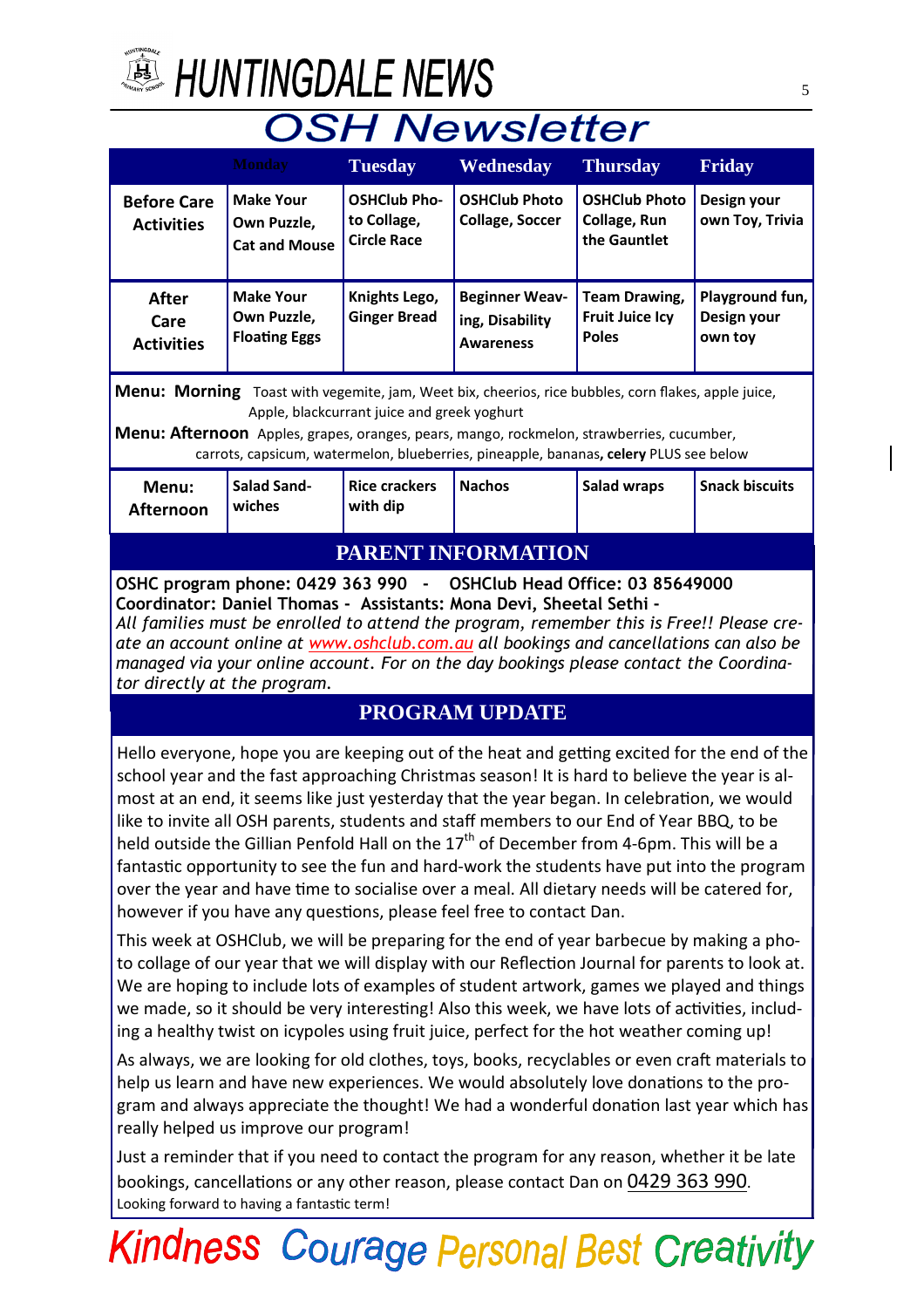

|              | <b>Position   Name of food</b>            | <b>Vote</b> | <b>Picture</b> | <b>Position</b> | Name of food | <b>Vote</b> | <b>Picture</b>      |
|--------------|-------------------------------------------|-------------|----------------|-----------------|--------------|-------------|---------------------|
| $1_{\rm st}$ | すし                                        | $71\lambda$ |                | $4_{\rm th}$    | どんぶり         | $18\lambda$ |                     |
| $2_{nd}$     | おにぎり                                      | $36\lambda$ |                | 5 <sub>th</sub> | いなり          | $10\lambda$ |                     |
| $3_{\rm rd}$ | カレーラ<br> イス                               | 30人         |                | 6 <sub>th</sub> | なっとう<br>ごはん  | $7\lambda$  |                     |
|              | Thank you to gravione who perticipated in |             |                |                 |              |             | 0898089808980898089 |

Thank you to everyone who participated in this survey. このアンケートにさんかしたみなさん、あり がとうございました。

ニューズレターモニターのにしくぼはなとベイリーエリカ作

**By the newsletter monitors, Hannah N. & Erica B.** 

8089808980898089808